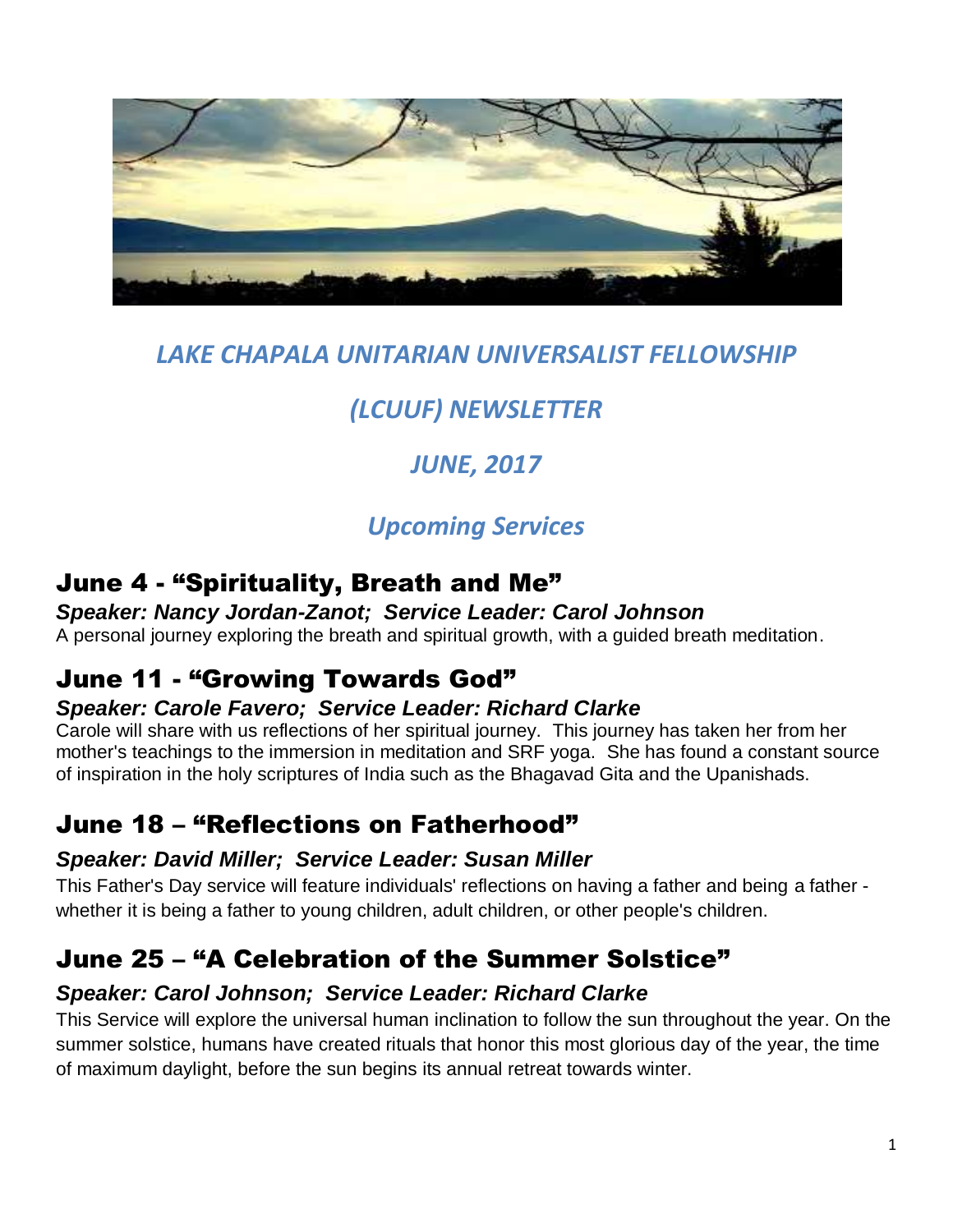**Rev. Matt Alspaugh,** our recently hired part-time Minister, and his wife **Liz** spent May 24<sup>th</sup> to 31<sup>st</sup> at Lakeside investigating housing and visa options and getting to know us. A Congregational Potluck to welcome Matt and Liz was held at Heidi's home on Friday, May 26<sup>th</sup>. Matt spoke at the May 28<sup>th</sup> Service and met with the Sunday Service Committee. He also met with current and former Board members and Committee chairs to begin a conversation about priorities. We are enthusiastically looking forward to their return in late August!

The following photos were taken by Kelley, Ellen, Heidi and Susie.



*Matt and Liz*



*Rev. Matt Alspaugh – Service May 28th*



*Linda, Lynn and Liz*



*Good food and good company*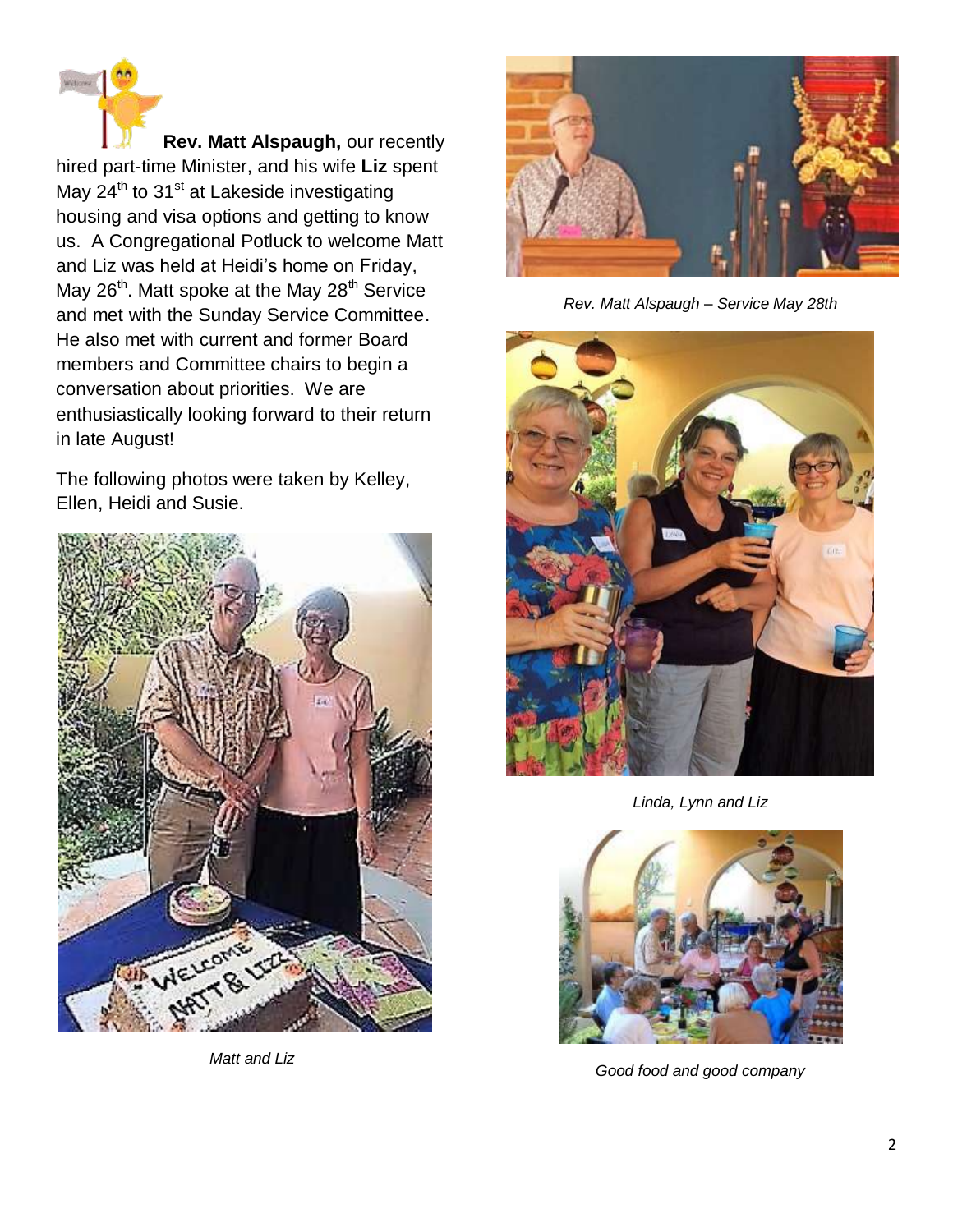### MEMBER SPOTLIGHT



#### Norman Woods

#### *(By Jan Manning)*

Your sound quits in the middle of your U.U. presentation. You want the music to start at a specific place in the service. Who you gonna call? Call Norman, the ghost buster of LCUUF audio/video problems and sound man extraordinaire. (Please don't call him Norm).

Norman, a life- long Unitarian, is the tall guy who sits in the front row with his wife Sharon, with the remote in his lap, ready to jump up and help at the first sign of trouble or when anything needs to be done. He quietly goes about doing it all without fanfare.

Norman comes by his take-charge ways naturally, being the eldest of 3 boys and growing up in Argentina, learning early how to cope in a different country and culture. He has a quiet, shy and strong personality and is very intelligent.

Two stories stand out from his school years. In third grade, after the words "one nation under god" were added to the Pledge of Allegiance, he refused to recite it. He knew early in life where his beliefs stood and has remained steadfast in them.

The other happened between middle school and prep school. His mother decided to take him to Russia in 1959 to let him see first-hand how communism was functioning. It quickly changed his political views. Communism, that abstract political view of Marx, didn't work.

He spent fourteen years and most of his school years in Argentina. His parents sent him back to the US for high school and, after a gap year, to university as well. During the gap year he and his best friend Jim Luce (now a published author) travelled through Latin America visiting with leaders of industry. They gained introductions from Jim's uncle, an industry leader in the US who thought the boys could use some real life education. Norman and Jim have remained 'friends forever" and Jim was recently here for a visit.

Norman received his undergraduate degree in General Social Science from Oregon State University in 1967 and his MA in Foreign Trade (International Business) from Thunderbird in Glendale AZ in 1968.

Norman's proudest achievement is co-founding and running two successful enterprises: a microwave link between Las Vegas where he lived and Los Angeles where his company headquarters were (he later sold the company to Sprint), and then another communications company which successfully competed with Hughes Aircraft. That company has sold microwave communications systems in over 60 countries in its 25 years.

He and Sharon married in 1981 and have been in Mexico for ten years.